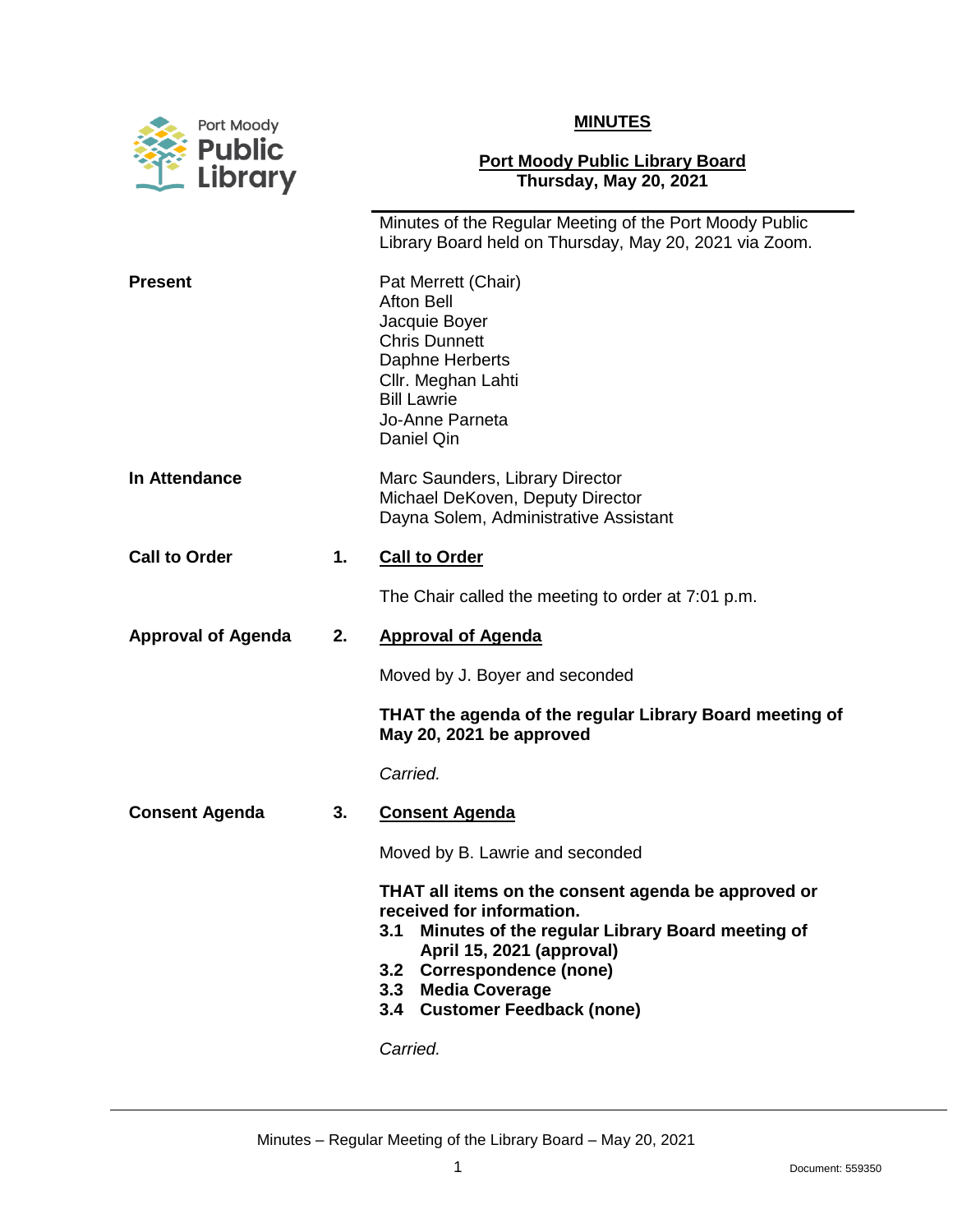|                                                 | 4.  | <b>New Business</b>                                                                                                                                                      |
|-------------------------------------------------|-----|--------------------------------------------------------------------------------------------------------------------------------------------------------------------------|
| <b>Library Director's</b><br><b>Report</b>      | 4.1 | Library Director's Report                                                                                                                                                |
|                                                 |     | The Library Director's report was received for information.                                                                                                              |
| <b>Financial Summary</b><br>report              | 4.2 | 2020 Financial Summary – Library Revenue and Expenses                                                                                                                    |
|                                                 |     | The Director spoke to his report on the 2020 yearend Library<br>revenues and expenses.                                                                                   |
|                                                 |     | Moved by D. Qin and seconded                                                                                                                                             |
|                                                 |     | THAT the Library Board receive the 2020 Financial<br><b>Summary for information.</b>                                                                                     |
|                                                 |     | Carried.                                                                                                                                                                 |
| <b>Library Recovery</b><br><b>Plan - Update</b> | 4.3 | Library Recovery Plan - Update                                                                                                                                           |
|                                                 |     | The Director indicated that timelines for implementing<br>additional services are also dependent on directives from<br>Fraser Health and in collaboration with the City. |
|                                                 |     | Moved by J. Parnetta and seconded                                                                                                                                        |
|                                                 |     | <b>THAT the Library Board endorse the updated library</b><br>recovery plan.                                                                                              |
|                                                 |     | Carried.                                                                                                                                                                 |
| 2020 Annual Report                              | 4.4 | 2020 Annual Report                                                                                                                                                       |
|                                                 |     | The Director indicated that the annual report is a reporting<br>requirement of the Public Libraries Branch.                                                              |
|                                                 |     | Moved by D. Herberts and seconded                                                                                                                                        |
|                                                 |     | THAT a Library Board approves the 2020 Annual Report,<br>as amended:                                                                                                     |
|                                                 |     | Add Port Moody Foundation to the thank you to donors<br>section.                                                                                                         |
|                                                 |     | Carried.                                                                                                                                                                 |
|                                                 | 5.  | <b>Reports from Board Committees/Representatives</b>                                                                                                                     |